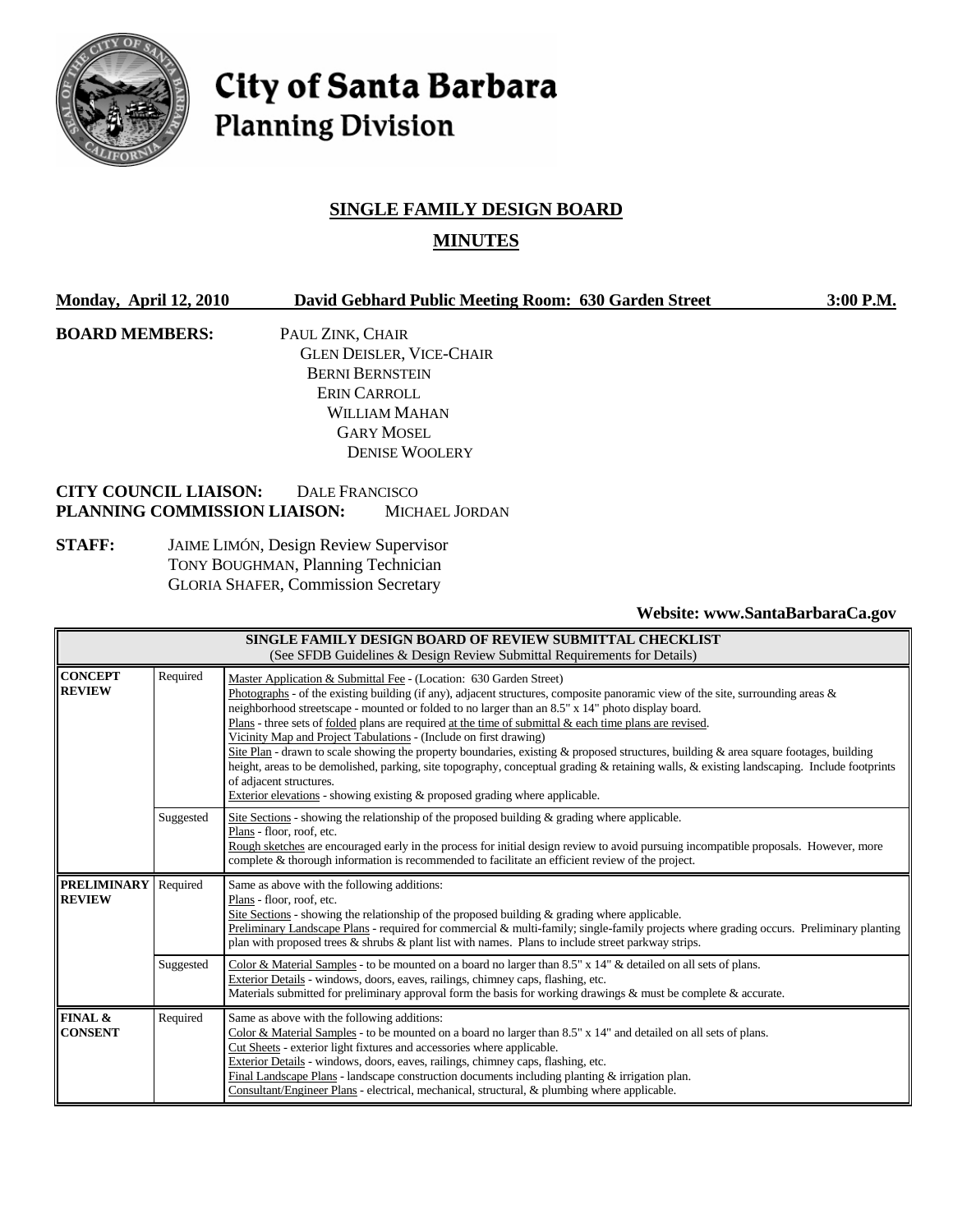#### **PLEASE BE ADVISED**

- The approximate time the project will be reviewed is listed to the left of each item. It is suggested that applicants arrive 15 minutes early. The agenda schedule is subject to change as cancellations occur. Staff will notify applicants of time changes.
- The applicant's presence is required. If an applicant is not present, the item will be postponed indefinitely. If an applicant cancels or postpones an item without providing advance notice, the item will be postponed indefinitely and will not be placed on the following Single Family Design Board of Review (SFDB) agenda. In order to reschedule the item for review, a rescheduling fee will be paid and the applicant must fill out and file a Supplemental Application Form at 630 Garden Street (Community Development Department) in addition to submitting appropriate plans.
- All approvals made by the SFDB are based on compliance with Municipal Code Chapter 22.68 and with adopted SFDB guidelines. Some agenda items have received a mailed notice and are subject to a public hearing.
- The SFDB may grant an approval for any project scheduled on the agenda if sufficient information has been provided and no other discretionary review is required. Substitution of plans is not allowed, if revised plans differing from the submittal sets are brought to the meeting, motions for preliminary or final approval will be contingent upon staff review for code compliance.
- The Board may refer items to the Consent Calendar for Preliminary and Final SFDB approval.
- Conceptual comments are valid for one year. Preliminary SFDB approval is valid for one year from the date of the approval unless a time extension has been granted. Final SFDB approval is valid for two years from the date of final action unless a time extension has been granted or a Building Permit has been issued.
- Appeals: Decisions of the SFDB may be appealed to the City Council. For further information on appeals, contact the Planning Division Staff or the City Clerk's office. Appeals must be in writing and must be filed with the City Clerk at City Hall, 735 Anacapa St. within ten (10) calendar days of the meeting at which the Board took action or rendered its decision.
- **AMERICANS WITH DISABILITIES ACT:** In compliance with the Americans with Disabilities Act, if you need special assistance to gain access to, comment at, or participate in this meeting, please contact the Planning Division at (805) 564-5470. If possible, notification at least 48 hours prior to the meeting will enable the City to make reasonable arrangements in most cases.
- **AGENDAS, MINUTES and REPORTS**: Copies of all documents relating to agenda items are available for review at 630 Garden St. and agendas and minutes are posted online at www.SantaBarbaraCa.gov/sfdb. **Materials related to an item on this agenda submitted to the SFDB after distribution of the agenda packet are available for public inspection in the Community Development Department located at 630 Garden St., during normal business hours.** If you have any questions or wish to review the plans, please contact Tony Boughman, at (805) 564-5470, between the hours of 8:30 a.m. to 4:30 p.m., Monday through Friday, or by e-mail at tboughman@SantaBarbaraCA.gov. Please check our website under City Calendar to verify closure dates.

#### **LICENSING ADVISORY:**

The Business and Professions Code of the State of California and the Municipal Code of the city of Santa Barbara restrict preparation of plans for certain project types to licensed professionals. Applicants are encouraged to consult with Building and Safety Staff or Planning Staff to verify requirements for their specific projects.

Unlicensed persons are limited to the preparation of plans for:

- $\triangleright$  Single or multiple family dwellings not to exceed four (4) units per lot, of wood frame construction, and not more than two stories and basement in height;
- $\triangleright$  Non-structural changes to storefronts; and,
- Eandscaping for single-family dwellings, or projects consisting solely of landscaping of not more than 5,000 square feet.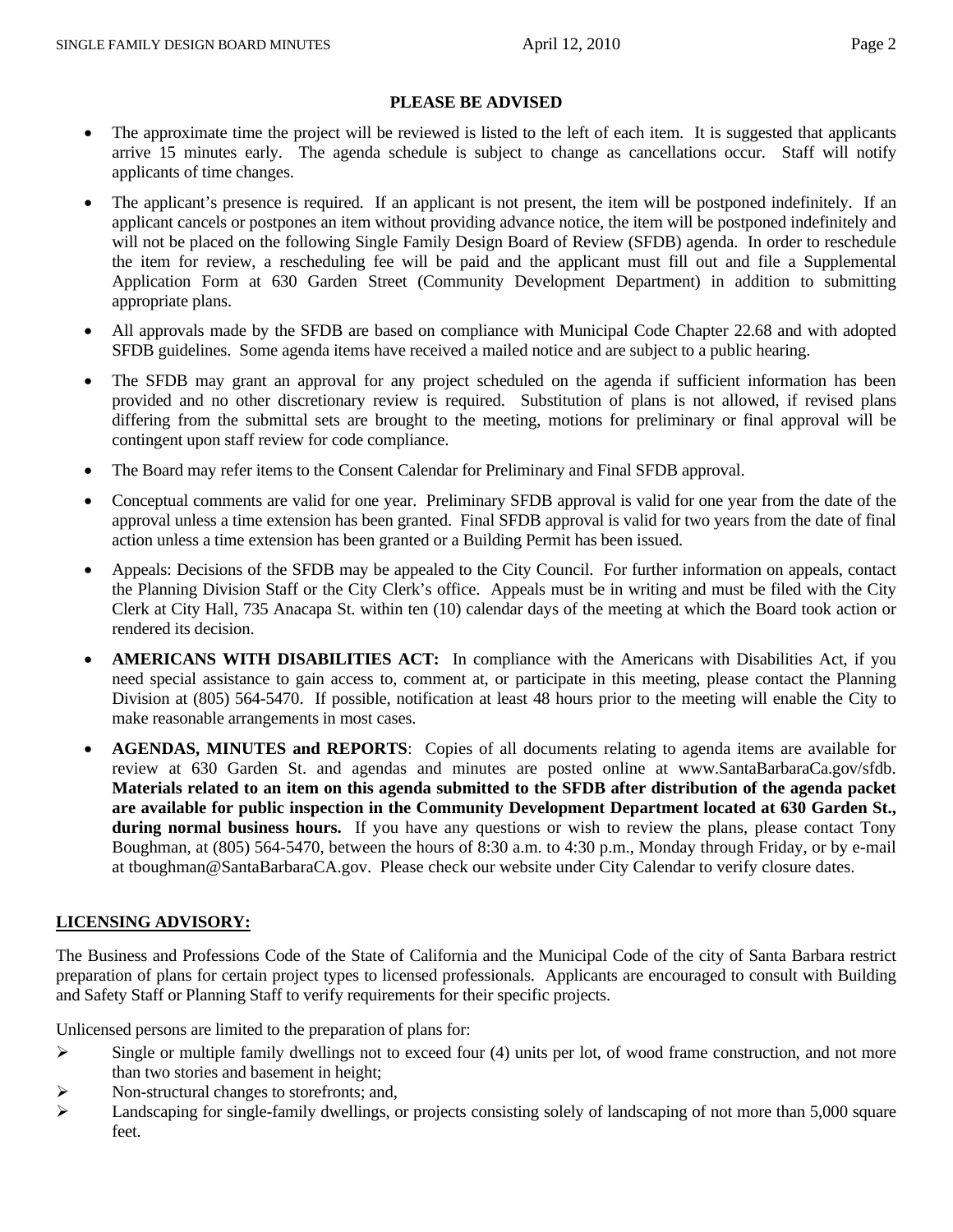#### **NOTICE:**

- 1. On April 12, 2010, the Agenda was duly posted on the indoor and outdoor bulletin boards at the Community Development Department, 630 Garden Street, and online at www.SantaBarbaraCa.gov.
- 2. This regular meeting of the Single Family Design Board will be broadcast live and rebroadcast in its entirety on Wednesday at 8:00 a.m. on Channel 18.

#### **CALL TO ORDER.**

The Full Board meeting was called to order at 3:04 p.m. by Chair Zink.

#### **ATTENDANCE:**

| Members present: | Bernstein, Carroll, Deisler, Mahan (arrived at 3:09), Mosel, Woolery, Zink |
|------------------|----------------------------------------------------------------------------|
| Members absent:  | None                                                                       |
| Staff present:   | Baker, Boughman, Limon, Shafer                                             |

#### **GENERAL BUSINESS:**

- A. Public Comment None
- B. Approval of Minutes:

| Motion: | Approval of the minutes of the Single Family Design Board meeting of March 29, 2010, as |
|---------|-----------------------------------------------------------------------------------------|
|         | amended.                                                                                |
| Action: | Mosel/Bernstein, 4/0/2. Motion carried. (Zink and Carroll abstained. Mahan absent.)     |

C. Consent Calendar:

Motion: Ratify the Consent Calendar of April 5, 2010. The Consent Calendar was reviewed by William Mahan with landscaping reviewed by Erin Carroll. Action: Deisler/Mosel, 6/0/0. Motion carried. (Mahan absent.)

Approval of the April 12, 2010 Consent Calendar was postponed until 4:25 p.m. to allow public comment for Item #3, 960 W. Mountain Drive which was heard at today's Consent Calendar.

Motion: Ratify the Consent Calendar of April 12, 2010. The Consent Calendar was reviewed by William Mahan with landscaping reviewed by Denise Woolery. Item 3 was heard on Consent Calendar. Action: Mahan/Mosel, 7/0/0. Motion carried.

- D. Announcements, requests by applicants for continuances and withdrawals, future agenda items, and appeals.
	- 1. Mr. Boughman announced the following changes to the agenda:
		- a) Item #3, 960 W. Mountain Drive was heard at today's Consent Calender.
		- b) Item # 6, 129 Calle Bello has been postponed two weeks at the applicant's request.
		- c) Mr. Mahan will arrive late.
	- 2. Mr. Mosel announced that he will step down from Item #4, 1750 Sycamore Road.
- E. Subcommittee Reports None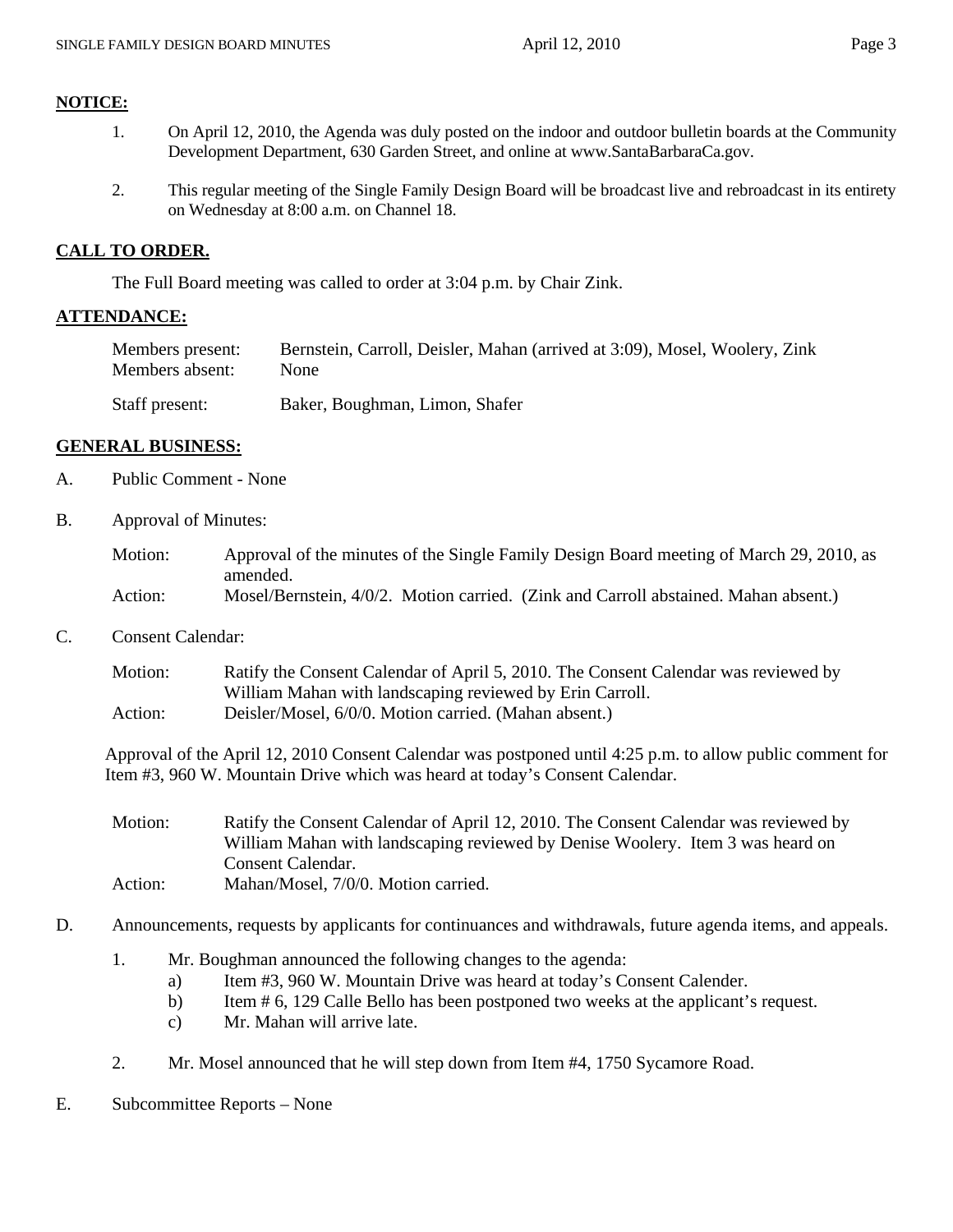#### **MISCELLANEOUS ACTION ITEM**

**(3:10)** Neighborhood Preservation Ordinance/Single Family Residential Design Guidelines Update (NPO Update) Two Year Review.Final review of proposed updates to the Single Family Design Board Guidelines and Single Family Residential Design Guidelines. The majority of the proposed changes have been previously reviewed by the SFDB, this is a final review of the formatted revisions. SDFB Guideline changes are focused on noticing, design review triggers, staff administrative approvals, parking, subdivision projects, green building standards for large residences, and project time extensions and expirations. Design guideline changes are focused on landscaping, parking, covered outdoor areas, Floor to Lot Area Ratio implementation, glass railings, basements, lighting, and fences.

#### **(The Board is requested to forward recommendations to the City Council.)**

Actual time: 3:09

Heather Baker, Project Planner gave the Staff presentation of final revisions to the Board Guidelines and Residential Guidelines Jaime Limón, Senior Planner was available to provide additional clarification and respond to questions.

Public comment was opened: Written comments from Karen Fryklund and from Paula Westbury were acknowledged. Public comment was closed.

| <b>Motion:</b> | Recommend that City Council adopt the revised updates to the Single Family<br>Design Board Guidelines and Single Family Residential Design Guidelines. |
|----------------|--------------------------------------------------------------------------------------------------------------------------------------------------------|
| Action:        | Mahan/Deisler, 6/1/0. Motion carried. (Mosel opposed due to changes regarding<br>uncovered parking.)                                                   |

#### **PRELIMINARY REVIEW**

#### **1. 1935 E LAS TUNAS RD A-1 Zone**

**(3:25)** Assessor's Parcel Number: 019-083-006 Application Number: MST2009-00563 Owner: Fuad Sarkis Architect: Peter Becker, Architect

(Proposal for as-built stone walls, pedestrian entry gates, driveway gate, new driveway, and landscaping. Approval of this project will abate enforcement case ENF2009-00705.)

Actual time: 3:37

Present: Amy Blakemore, Landscape Architect; Anne Sarkis, Owner.

Jaime Limón, Senior Planner provided staff comments: Because the walls at front property line encroach into the right of way, the applicant was required to obtain permits to legalize the walls. The applicant was instructed by the Board to reduce the walls to under 42 inches. Staff moved forward based on positive comments from the Board concerning the tiered walls. Landscaping is being reviewed due to the installation of trees without approval. "As-built" approval of the trees is being requested.

Public comment was opened at 3:49 p.m. The following individual(s) spoke in favor or opposition: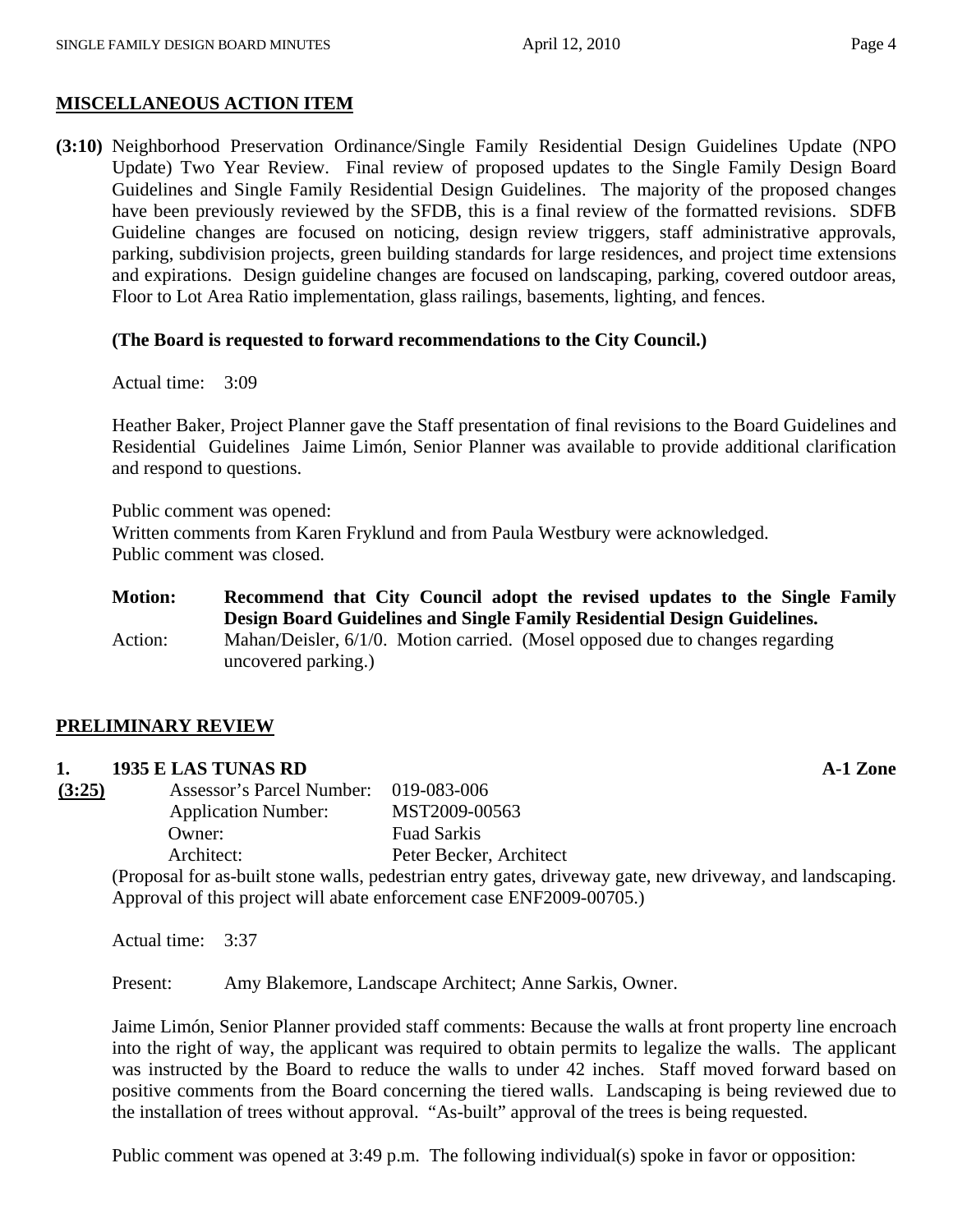Jim Phillippi, partially opposed. Concerned about private views (submitted handout with photos). Philip Suding, neither. Concerned about Italian Cypress trees in a high fire area. Steve Patchen, neither. Concerned about construction noise and tree installation. Robert Fulmer, in support. Six letters in support were acknowledged.

One letter in opposition from Paula Westbury was acknowledged.

Public comment was closed at 4:01.

#### **Motion: Continued two weeks to the Full Board with the following comments:**

1) Provide a site plan showing trees proposed to be removed and retained.

2) Show locations for permeable paving, chipped seal, and show the right-of-way line.

Action: Mahan/Bernstein, 7/0/0. Motion carried.

#### **PRELIMINARY REVIEW**

#### **2. 1429 CLEARVIEW RD R-1 Zone**

| (3:50) | Assessor's Parcel Number:  | $041 - 102 - 009$                                                                                                                  |
|--------|----------------------------|------------------------------------------------------------------------------------------------------------------------------------|
|        | <b>Application Number:</b> | MST2008-00194                                                                                                                      |
|        | Owner:                     | Amy Sachs                                                                                                                          |
|        | Designer:                  | Gil's Landscaping and Tree Service                                                                                                 |
|        |                            | $(D_{\text{new}} + 1)$ is a small composition of $1$ and $D_0$ $1$ and $C_{\text{new}}$ of $C_{\text{new}}$ is $1$ and $1$ and $1$ |

(Proposal to permit approximately 100 linear feet of as-built retaining walls and a 330 square foot wooden deck with spa and stairs. The project will abate violations in enforcement case ENF2008-00033.)

#### **(Project requires compliance with Staff Hearing Officer Resolution No. 087-09.)**

Actual time: 4:12

Present: Amy Sachs, Owner.

Public comment was opened at 4:18 p.m.

A letter in opposition from Paula Westbury was acknowledged. Two letters in support from adjacent neighbors were acknowledged.

As no one wished to speak, public comment was closed.

- **Motion: Preliminary Approval with the finding that the Neighborhood Preservation Ordinance criteria have been met as stated in Subsection 22.69.050 of the City of Santa Barbara Municipal Code and return on Consent Calendar with the following comments:** 
	- 1) The project size, bulk, and scale are appropriate; the project is compatible with the neighborhood; project provides quality materials.
	- 2) Provide updated drawings showing the reduced deck along the side property line, and indicating actual deck square footage; showing changes to the north elevation, showing spacing of the hedge along the south property line.

Action: Woolery/Carroll, 7/0/0. Motion carried.

The ten-day appeal period was announced.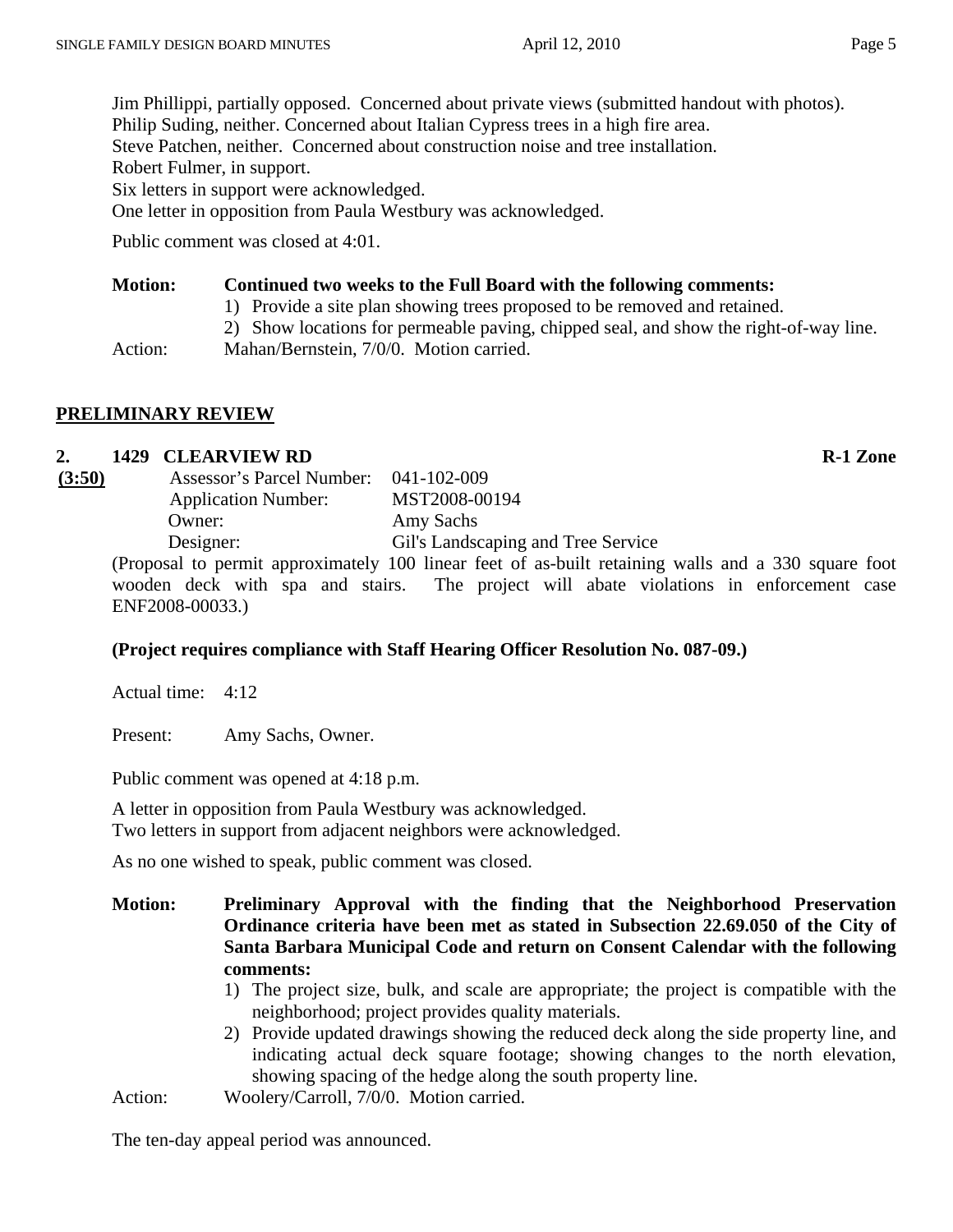#### **PRELIMINARY REVIEW**

#### **3. 960 W MOUNTAIN DR A-1 Zone**

| (4:15) | <b>Assessor's Parcel Number:</b> | 021-050-057         |
|--------|----------------------------------|---------------------|
|        | <b>Application Number:</b>       | MST2009-00149       |
|        | Owner:                           | Pike B. Riegert     |
|        | Architect:                       | <b>Jeff Shelton</b> |
|        |                                  |                     |

(Proposal to construct a new two-story 2,054 square foot single family residence with an attached 400 square foot garage on a vacant 5.58 acre lot in the Hillside Design District. The project includes 448 cubic yards of grading. The proposed total of 2,454 square feet is 33% of the maximum guideline floor to area ratio.)

**Item was heard on today's Consent Calendar.** 

#### **CONCEPT REVIEW - NEW ITEM: PUBLIC HEARING**

#### **4. 1750 SYCAMORE CANYON RD A-1 Zone**

| (4:40) | Assessor's Parcel Number: 013-163-016 |                                         |
|--------|---------------------------------------|-----------------------------------------|
|        | <b>Application Number:</b>            | MST2010-00089                           |
|        | Owner:                                | Otto and Ingrid Schenck, Trustees       |
|        | Agent:                                | Suzanne Elledge Planning and Permitting |
|        | Engineer:                             | David Schrier, P.E.                     |
|        | Owner:                                | Landscape Repair Foundation             |
|        | Contractor:                           | <b>Schipper Construction</b>            |

(This project is for Phases IV and V of the Sycamore Canyon Emergency Landslide Repair Project. Proposal to construct a modular block retaining wall and other repair and drainage structures which cross the City/County boundary. Approximately 105 linear feet of the retaining wall is located within the City, along with 8,600 cubic yards of cut and 6,600 cubic yards of fill grading. Maximum height of the wall is approximately 7 feet. The area of the repair will be revegetated.)

#### **(Action may be taken if sufficient information is provided.)**

Actual time: 4:28

Present: Steve Welton, Agent; David Schrier, Engineer.

Public comment was opened at 4:35 p.m.

A letter in opposition from Paula Westbury was acknowledged.

As no one wished to speak, public comment was closed.

- **Motion: Final Approval of the project with the finding that the Neighborhood Preservation Ordinance criteria have been met as stated in Subsection 22.69.050 of the City of Santa Barbara Municipal Code and continued to the Consent Calendar with the following conditions:** 
	- 1) The project is compatible with the neighborhood; materials are appropriate to the site.
	- 2) The V-drainage ditch shall be integral colored concrete to match the tan block wall material.
	- 3) Provide a complete landscape plan showing irrigation when returning on Consent Calendar.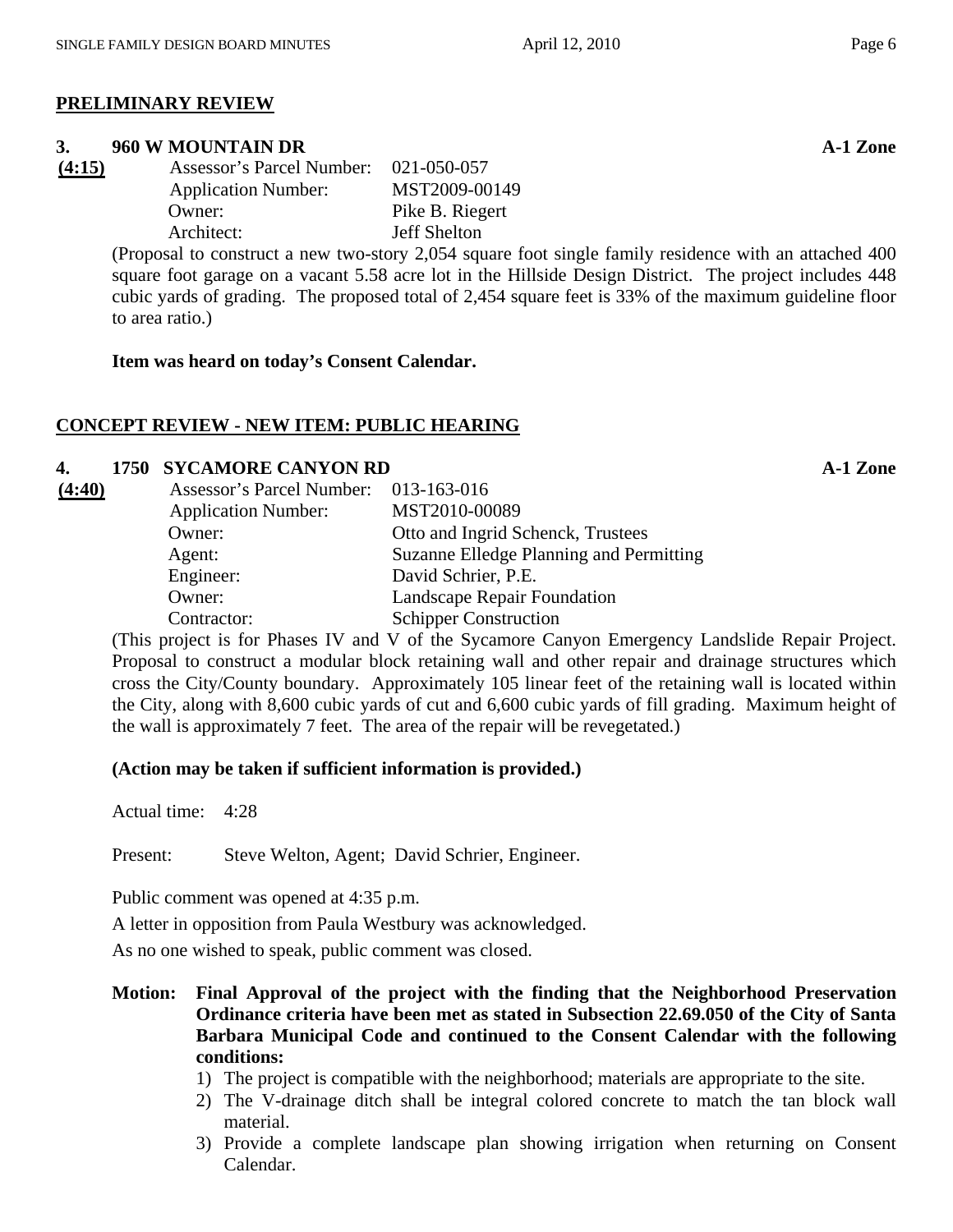Action: Bernstein/Mahan, 6/0/0. Motion carried (Mosel stepped down.)

The ten-day appeal period was announced.

The meeting was recessed from 4:47 until 5:00 p.m.

#### **CONCEPT REVIEW - NEW ITEM: PUBLIC HEARING**

# **5. 1111 SAN ANDRES ST R-2 Zone**

| (5:05) | Assessor's Parcel Number: 039-192-033 |                          |
|--------|---------------------------------------|--------------------------|
|        | <b>Application Number:</b>            | MST2009-00411            |
|        | Owner:                                | Jaime and Rosa J. Ortega |
|        | Architect:                            | Jerome White             |
|        | Contractor:                           | <b>Mann Construction</b> |
|        | $\blacksquare$                        |                          |

(Proposal to construct a 733 square foot two-story addition, a new second entrance and driveway from Carrillo Street, a 426 square foot two-car carport, a 352 square foot covered patio on the first floor, and a 147 square foot covered deck on the second floor. The existing 859 square foot one-story single-family residence is located on an 8,875 square foot lot. The proposed total of 2,400 square feet is 71% of the maximum guideline floor to lot area ratio.)

Actual time: 5:00

Present: Jerome White, Architect

Public comment was opened at 5:08. As no one wished to speak, public comment was closed.

#### **Motion: Continued indefinitely to the Full Board with the following comments:**

- 1) Provide additional information about paving and drainage on site.
- 2) Study how the carport relates to the architecture.
- 3) Provide documentation of the single-car garage to be rebuilt.
- 4) Study the south property line elevation and second-floor plate height as they relate to the garage roof.
- 5) Provide a roof plan. Study incorporating hip roofs relating to the existing house.
- 6) The addition shall be compatible with the existing charming bungalow's architectural style.
- 7) Study the exterior staircase to fit in with the project design.
- 8) Provide additional information for the second-floor covered deck.

Action: Mahan/Woolery, 7/0/0. Motion carried.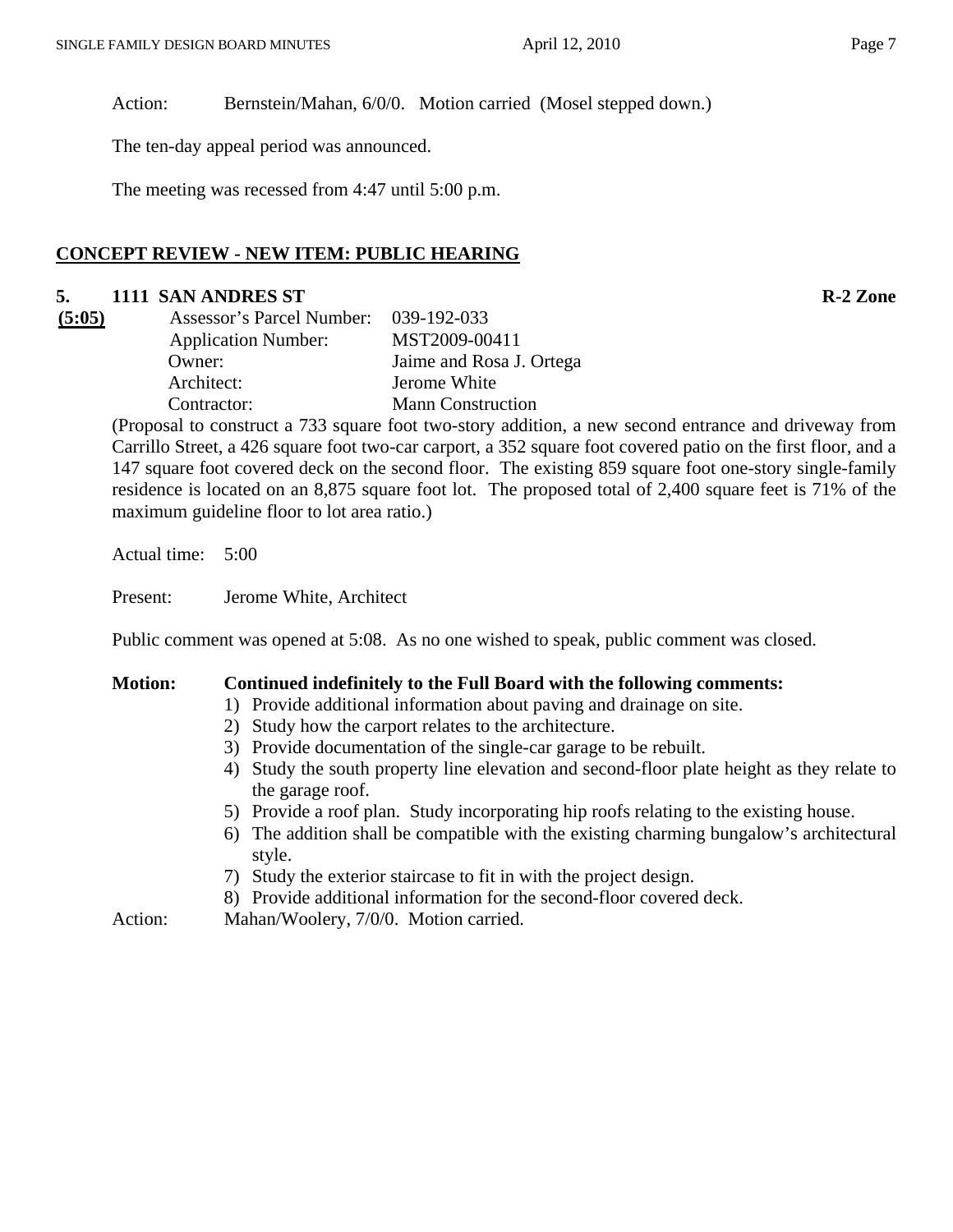# **PRELIMINARY REVIEW**

#### **6. 129** CALLE BELLO **A-2** Zone

| (5:30) | <b>Assessor's Parcel Number:</b> | 015-340-005   |
|--------|----------------------------------|---------------|
|        | <b>Application Number:</b>       | MST2007-00193 |
|        | Owner:                           | Oscar Ball    |
|        | Designer:                        | Ubaldo Diaz   |

(Revised project description: Proposal to permit an as-built deck, as-built walkways going up and down the property, light fixtures along walkway, and construct three new retaining walls ranging from 3'-6" to 7'-0" in height. The project is located in the Hillside Design District on a 1.72 acre site. This proposal will abate the violations outlined in ENF2007-00051 and ENF2007-00692.)

Postponed two weeks at the applicant's request.

The Full Board meeting was adjourned at 5:20 p.m.

#### **CONSENT CALENDAR (11:00)**

#### **CONTINUED ITEM**

#### A. 306 SHERMAN RD **A-1 Zone**

| 019-050-003          |
|----------------------|
| MST2009-00414        |
| Antar Dayal          |
| <b>Hector Magnus</b> |
|                      |

(Proposal to rebuild a house and garage destroyed in the Tea Fire. The project includes a new 2,427 square foot three-story single family residence plus a 555 square foot basement that is not included in the floor to lot area ratio, and a 471 square foot attached two-car garage. The project includes a reflection pool, retaining walls, and approximately 450 cubic yards of cut grading to be exported from the site. Staff Hearing officer approval of a modification is requested for the proposed garage to encroach into the front setback. The proposed total 2,898 square feet, excluding basement, on the 10,500 square foot lot in the Hillside Design District is 77% of the maximum floor to lot area ratio.)

#### **(Action may be taken if sufficient information is provided. Project requires compliance with Staff Hearing Office Resolution No. 092-09.)**

Public comment: Hazel Anderson, concerned about privacy and lighting.

Final Approval with conditions: Add an 8 foot high metal fence an additional 40 feet to the north along the west property line, matching the proposed fencing material.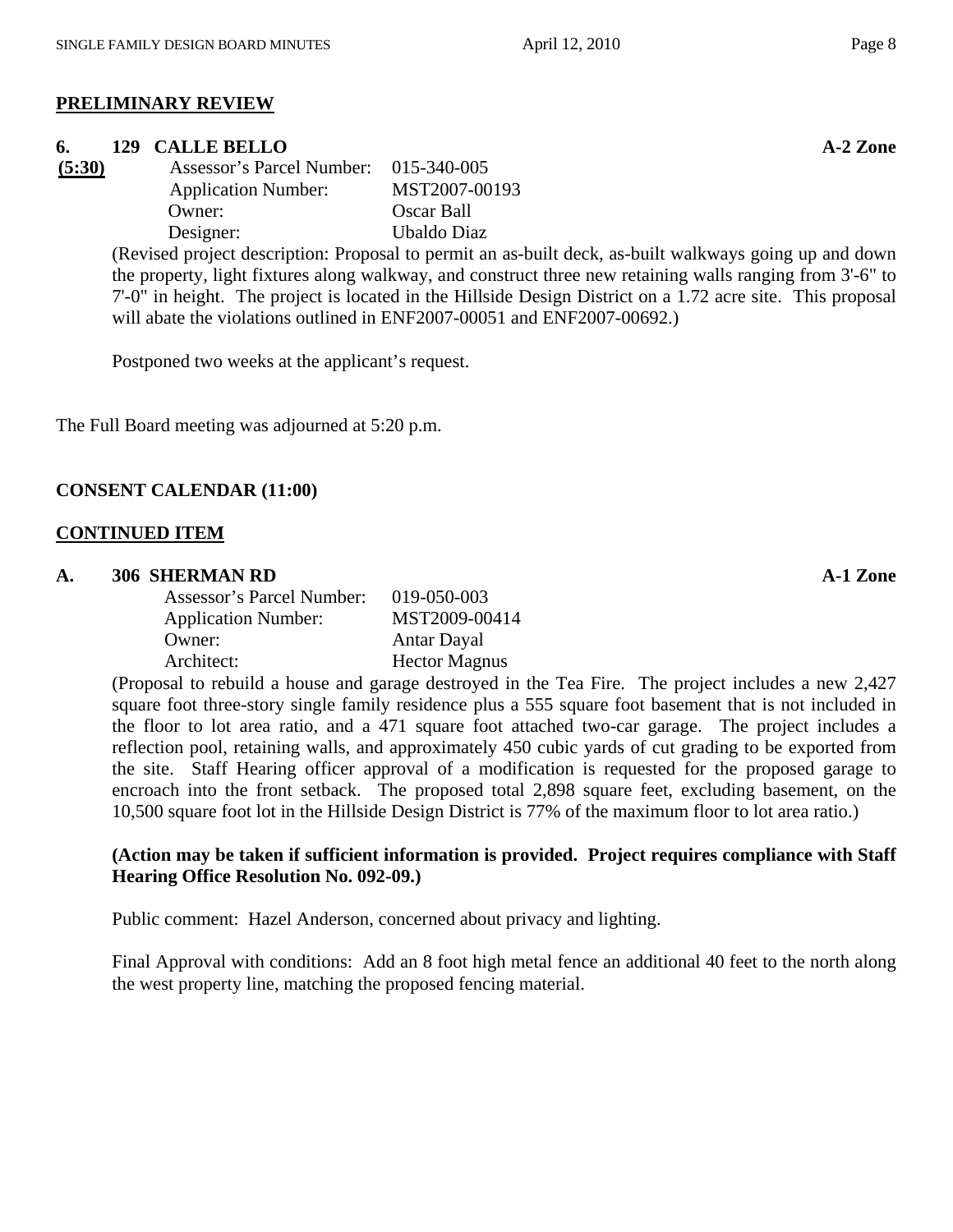# **REVIEW AFTER FINAL**

### **B. 3515 MADRONA DR E-3/SD-1/SD-2 Zone**

| Assessor's Parcel Number:  | 053-313-006                      |
|----------------------------|----------------------------------|
| <b>Application Number:</b> | MST2009-00117                    |
| Owner:                     | <b>Jones Family Living Trust</b> |
| Owner:                     | Patricia Olson                   |
| Agent:                     | Kenneth Kruger                   |

(Proposal to construct a new modular 2,395 square foot one-story single family residence and attached 494 square foot attached two-car garage on a vacant lot where a residence was recently demolished. The total proposed 2,889 square feet on the 9,100 square foot lot is 83% of the maximum floor to area ratio.)

# **(Review After Final to add a 346 square foot deck at the rear of the house.)**

Review After Final approved as submitted.

# **FINAL REVIEW**

### **C.** 3240 BRAEMAR DR **A-1/SD-3** Zone

| Assessor's Parcel Number:  | 047-030-048          |
|----------------------------|----------------------|
| <b>Application Number:</b> | MST2010-00061        |
| Owner:                     | <b>Richard Chung</b> |
| Architect:                 | On Design Architects |
|                            |                      |

(Proposal for 400 cubic yards of fill and 200 cubic yards of cut grading to construct a new tennis court. The proposal includes 10 foot tall tennis court fencing, pathway, landscaping, and storm water drainage system and retention basin. Existing development on the 1.5 acre lot in the Hillside Design District includes an existing two-story single family residence, attached two-car garage, pool and patios.)

Final Approval with the condition that the tennis court color to be dark green to be more compatible with the neighborhood.

# **CONTINUED ITEM**

#### **D.** 32 ROSEMARY LN **E-1 Zone**

| Assessor's Parcel Number:  | $015 - 091 - 017$ |
|----------------------------|-------------------|
| <b>Application Number:</b> | MST2009-00576     |
| Owner:                     | Paul Krieger      |

(Proposal for a 246 square foot patio cover that would connect the rear of the residence to the existing non-conforming detached accessory building that is located in the interior setback. Staff Hearing officer approval is requested for a modification for the proposed roof connection to encroach into the setback. The existing 1,456 square foot single-story residence with attached 470 square foot two-car garage and 142 square foot detached accessory building are located on a 13,375 square foot lot in the Hillside Design District.)

# **(Action may be taken if sufficient information is provided. Project requires compliance with Staff Hearing Officer Resolution No. 014-10.)**

Postponed one week due to the applicant's absence.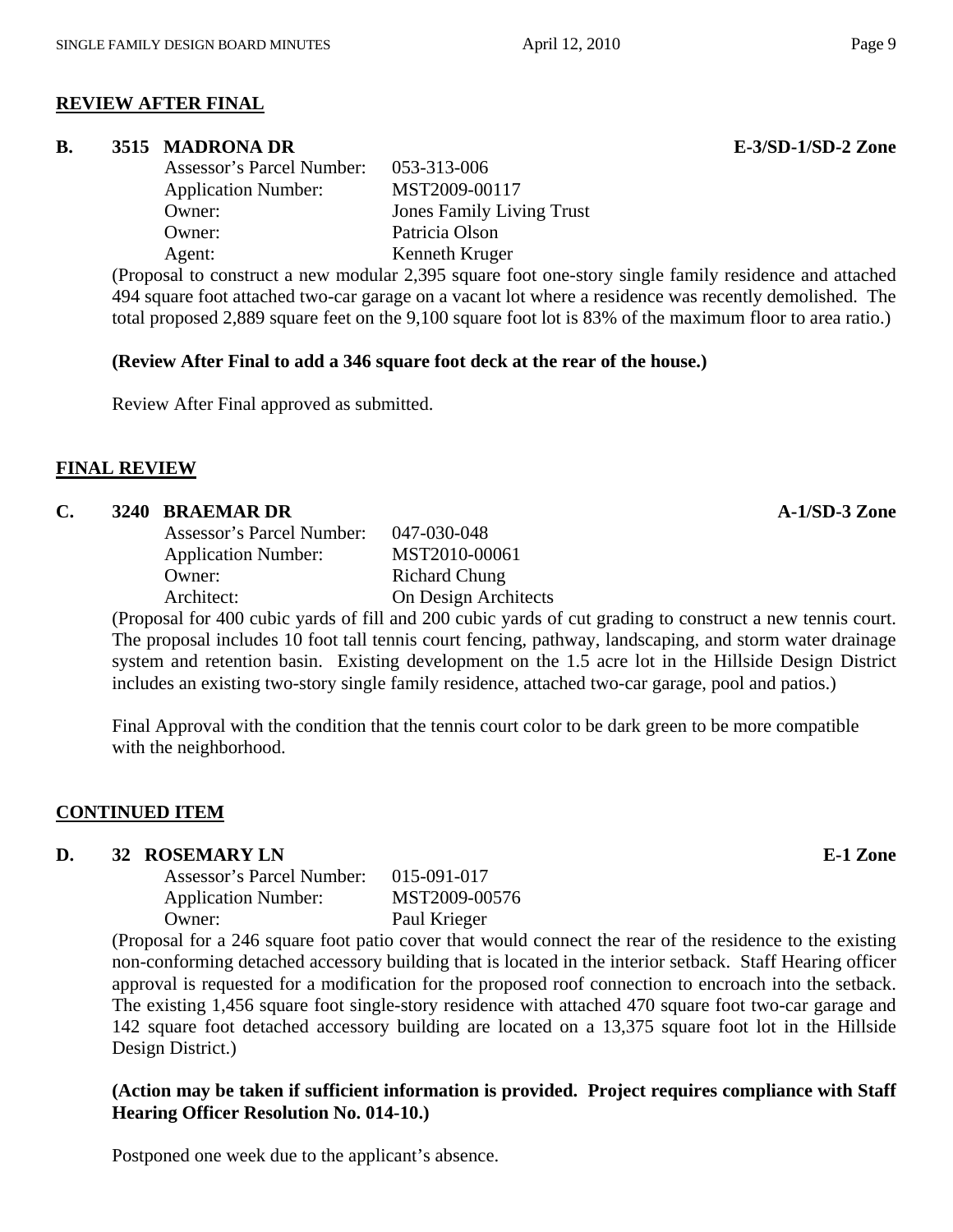#### **CONTINUED ITEM**

#### **E.** 929 ISLETA AVE **E-1** Zone

 Assessor's Parcel Number: 035-241-010 Application Number: MST2010-00029

Owner: Kathleen Z. Molloy Trustee

(Proposal for a 53 square foot addition to the second story and 279 square feet of expansion of the existing 301 square foot decks on the first and second stories at the rear of the house. The existing 2,276 square foot two-story single-family residence and detached 240 square foot one-car garage is located on a 7,875 square foot lot in the Hillside Design District. The proposed total of 2,329 square feet is 82% of the maximum floor to lot area ratio.)

#### **(Second review. Action may be taken if sufficient information is provided. Decks have been reduced to be 212 square feet on the first floor and 218 square feet on the second floor.)**

Final Approval of the project with the finding that the Neighborhood Preservation Ordinance criteria have been met as stated in Subsection 22.69.050 of the City of Santa Barbara Municipal Code with conditions: 1) Columns shall be wrapped with redwood to within 6 inches of the concrete foundation; 2) Decks are to be sealed natural redwood.

#### **NEW ITEM**

#### **F. 3308 CALLE FRESNO E-1/SD-1/SD-2 Zone**

| Assessor's Parcel Number:  | 053-071-007                 |
|----------------------------|-----------------------------|
| <b>Application Number:</b> | MST2010-00101               |
| Owner:                     | <b>Closson Living Trust</b> |
| Architect:                 | Dwight Gregory, AIA         |

(Proposal for a 131 square foot roof deck to be located on a 504 square foot one-story addition. The project includes demolition of 330 square feet at the area of the addition. The existing 2,334 square foot one-story single-family residence, attached 337 square foot two-car garage, and 218 square foot detached accessory building are located on a 19,948 square foot lot.)

#### **(Action may be taken if sufficient information is provided.)**

Preliminary Approval of the project with the finding that the Neighborhood Preservation Ordinance criteria have been met as stated in Subsection 22.69.050 of the City of Santa Barbara Municipal Code with conditions: 1) Return with details for decorative railing; 2) Details and colors to match existing; 3) Steel stairway and wrought iron will be gray to match trim of house; 4) Show landscaping in the area of construction.